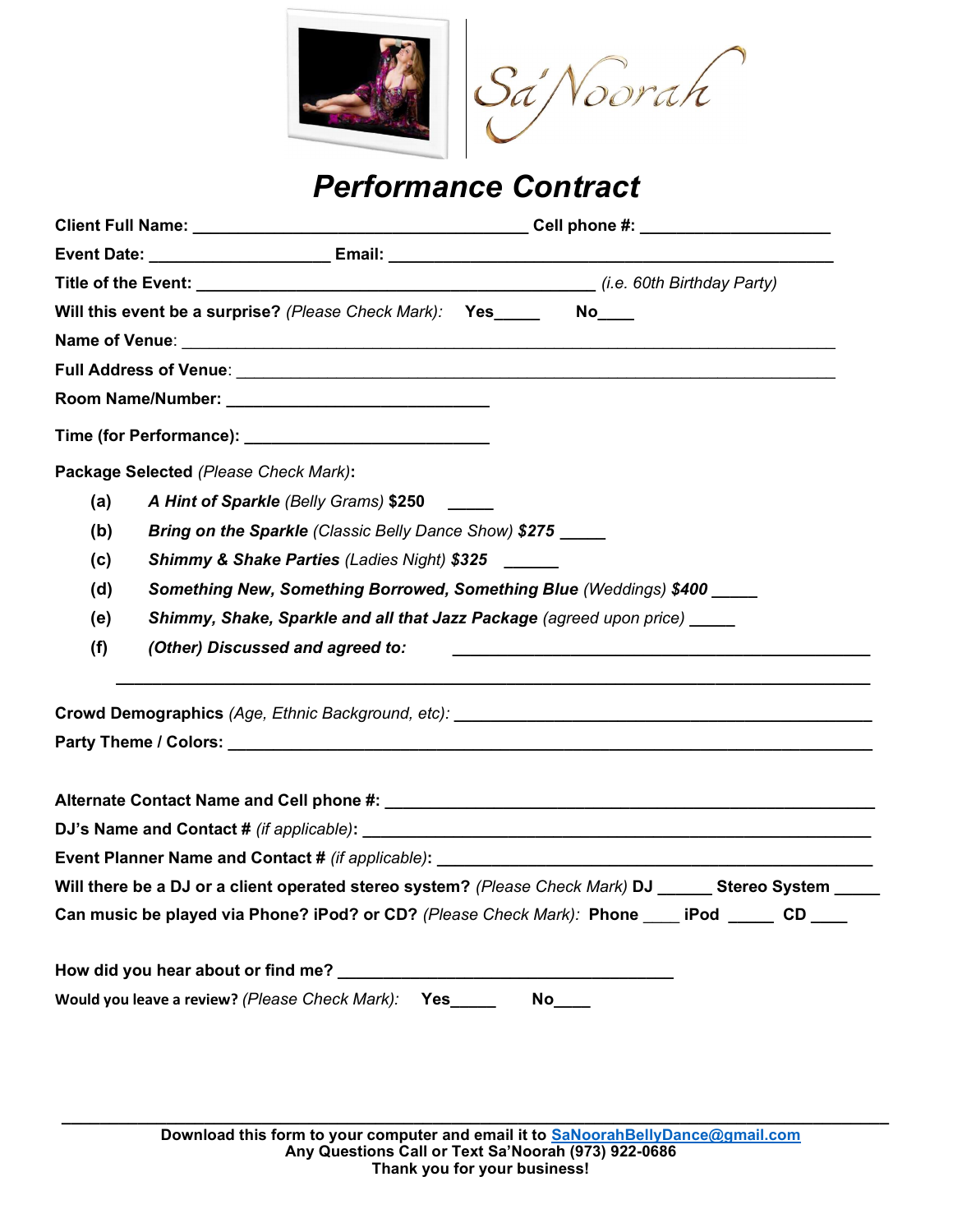

Sa'Noorah

#### TERMS: This contract represents the complete terms and conditions between

\_\_\_\_\_\_\_\_\_\_\_\_\_\_\_\_\_\_\_\_\_\_\_\_\_\_\_\_\_\_\_\_\_\_\_\_\_\_\_\_\_\_\_\_\_\_\_\_ ("client") and Sa'Noorah Belly Dance ("the artist").

a) The above client commits to paying the artist a fee of \_\_\_\_\_\_\_\_\_\_\_\_\_\_\_. A NON-REFUNDABLE ADVANCE PAYMENT OF 50% OF THE FEE QUOTED – in this case, PAYMENT OF 50% OF THE FEE QUOTED – in this case, BALANCE OF **IS DUE IN CASH AT THE TIME OF THE PERFORMANCE OR 72 HOURS BEFORE** THE EVENT VIA PAYPAL.

\*\*\*If the performance is canceled less than 7 days prior to the event, payment in full shall be forfeited to the artist. If cancellation by the artist is necessary due to illness or inclement weather, the artist shall make every effort to find a suitable replacement. If no replacement is desired by the employer, the artist shall refund retainer in full.

b) The artist will solicit no tips from guests, however, tips are customary in Middle Eastern Entertainment. Tips can be made either in cash at the event or via PayPal. Any tips given to the artist are hers to keep, in addition to her full payment amount.

c) The client is responsible for providing the performer with a small prop table by the dance floor, a clean & hazard free performance space, & a private area where performer can change into costume & store her belongings safely.

d) The client shall and must communicate any special requests prior to the beginning of the performance, during the planning phase. The performance has been carefully planned and it is difficult to make changes once the performance has begun. Be assured that, if appropriate, audience participation song(s) will be included.

e) Often the artist will have more than one engagement per night, so it is important that the show start at the agreed upon time. If she is required to start more than 30 minutes late, an extra charge of \$50 will apply to all packages. In some cases, lateness may result in a shorter show or constitute a breach of contract on the part of the client.

 $f$  It is important to pay the artist in a timely manner once services have been rendered. If the artist is required to wait more than 15 minutes after the show for payment, an extra charge of \$100 will apply. Often for weddings, payment is left with either the wedding planner, DJ or matraD so that the bride and groom will not be disturbed with this detail. Please help us to get out the door on time so that we can remain on schedule.

Waivers: Clients and audience members of the hired entertainer waive the right to legal action for any injury sustained while participating in any service offered by Sa'Noorah Belly Dance. Sa'Noorah is released from all liability for illness, injury, medical bills or any other expenses incurred.

## COVID-19 ADDENDUM:

- ❖ Provide 6 feet of space between Sa'Noorah and party guests
- $\div$  Sa'Noorah asks that the party/event host please wear a mask for any face-to-face pre-show communication.
- \* If quests violate the space requirements, Sa'Noorah reserves the right to end the show to maintain recommended safety guidelines to prevent the spread of Covid-19.

| Client agrees/accepts the above terms ? (Please Check Mark): Yes_ |        |  |
|-------------------------------------------------------------------|--------|--|
| (Client, Signature)                                               | (Date) |  |

 $\_$  , and the set of the set of the set of the set of the set of the set of the set of the set of the set of the set of the set of the set of the set of the set of the set of the set of the set of the set of the set of th Download this form to your computer and email it to SaNoorahBellyDance@gmail.com Any Questions Call or Text Sa'Noorah (973) 922-0686 Thank you for your business!